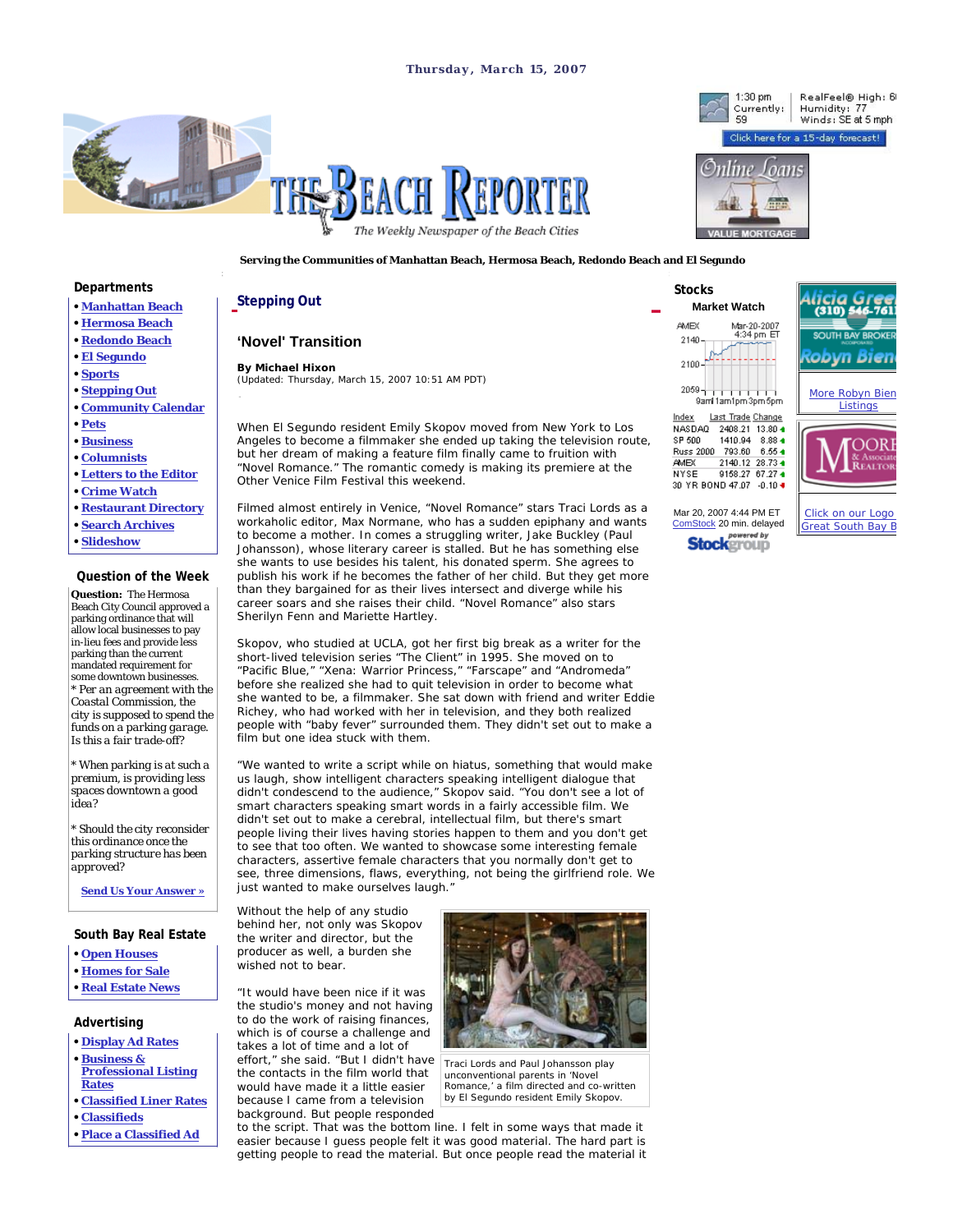# **Forms**

- **Community Calendar**
- **Letter to Editor**
- **Obituaries**
- **Press Releases**
- **Subscribe**

### **About Us**

- **General Information**
- **Staff Directory**

#### **OTHER MEDIANEWS GROUP NEWSPAPERS**

- The Daily Breeze
- The Palos Verdes News
- More San Pedro

**Online Poll** Coming Soon!

managed to open the door. The script was definitely a good way to get people's attention and to listen."

The search for the actors to fill the shoes of Max and Jake was essential to the film. When Skopov saw Lords' name on a list of potentially available actresses, she said she couldn't get her mind off Lords in the lead role.

"I really kind of need someone who hadn't been maybe given the opportunity they should have been given," she said. "Maybe at this point Traci Lords should have been given a lead in a bigger film. At that I thought maybe she'd be interested in this opportunity. Sure enough, she responded well to the script."

Lords' past is well-documented.

Born Nora Kuzma in Steubenville, Ohio in a fractured household, her mother took Lords and her sisters to California when she was 12 years old. She spent one semester as a Redondo Union High student in 1984. Lords reportedly bought a fake driver's license, soon began hanging out in clubs in Hollywood and shortly after dropped out of Redondo High. With her fake license, Lords got a job modeling nude and began her career as a porn star at the age of 15.

Lords became nationally known as a porn star when it was exposed in the summer of 1986 that she starred in numerous X-rated movies as a teenager.

After studying acting at the Lee Strasberg Theatre Institute, she has starred in numerous "respectable" movie and television roles such as director John Waters' "Cry Baby" and "Serial Mom," and the television series "Melrose Place" and "Profiler." She also won the Film Discovery Jury award in 2001 at the U.S. Comedy Arts Festival for her role in Miramax's "Chump Change."

Skopov believes casting Lords was the smartest decision she made with "Novel Romance."

"Have I found a few places or people who frankly they can't put the past where it belongs?" said Skopov. "They can't acknowledge how hard she's worked and how good she is. They're obsessed with something that frankly should be irrelevant at this point. Yeah, there have been a few of those people, but I guess I'm more concerned with the other people who've had a really positive reaction to the film and they're certainly out there, and they've outnumbered the people who've shied away from the project for that reason. I think a lot more people are open-minded and there's certainly those narrow-minded people in Hollywood, a place not known for a lot of courageous people."

"One Tree Hill" veteran Johansson, who also starred recently in "Alpha Dog" and Fenn, whom Skopov calls an "indie goddess," rounded out the cast.

The fourth annual Other Venice Film Festival features 60 world premiere films, including full-length, short and animated films, by more than 90 filmmakers. Half of these works were filmed in Venice or were shot by Venice locals. Screenings, question-and-answer sessions, art, parties and live bands highlight the festival which takes place March 15 through 18 at two venues in Venice - The Electric Lodge at 1416 Electric Ave. and Switch Studios located at 316 S. Venice Blvd.

"I can't say enough about how much I love Venice," Skopov said. "I would set every film I write in Venice if I could. There's just so much to do there and so much to see. There's basically every type of humanity in Venice in one spot and every little piece of Venice has its own character and its own feel and almost its own culture. I loved it. To me it's ideal. How many places can you find urban grit and a beach with palm trees and chicks in thongs and bodybuilding guys and intellectuals? Basically it's every aspect of humanity stuck in this little tiny area of California.

In spite of her love for Venice, Skopov moved to El Segundo more than four years ago, mainly for a more suitable place to raise her children. She wanted to find a more affordable place to live and she loved the fact her children could walk to school when they got older.

"We looked into El Segundo, and it turned out to be cooler and hipper than I thought it would be," she said. "I had a lot of ideas of what it was and maybe several years back that's what it was but it had really changed even from the time I moved to L.A. It had really become a hipper, cooler area with a much more varied kind of person living there. I had always envisioned it as very, very white and conservative. It seems